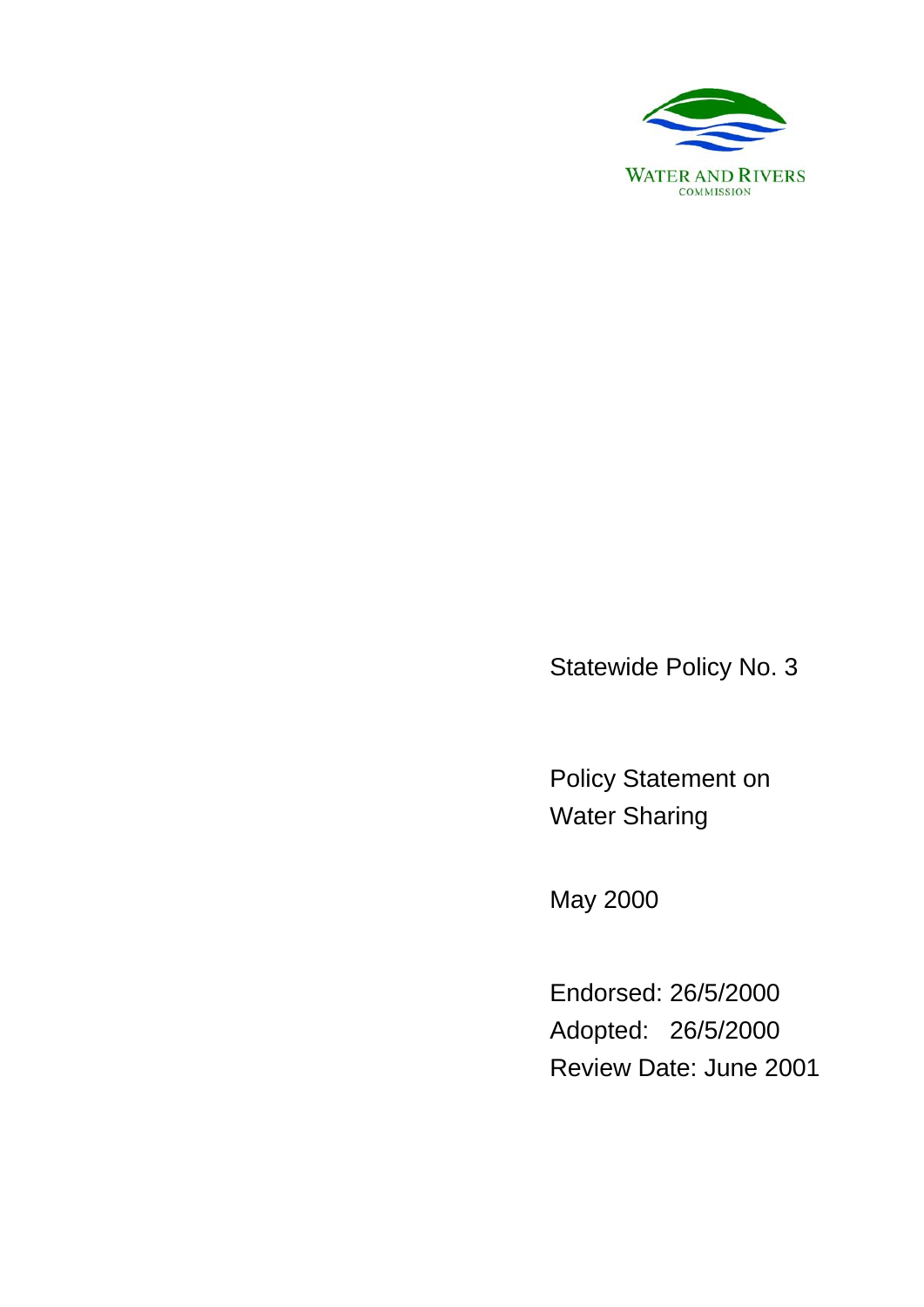#### WATER AND RIVERS COMMISSION HYATT CENTRE 3 PLAIN STREET EAST PERTH WESTERN AUSTRALIA 6004 TELEPHONE (08) 9278 0300

FACSIMILE (08) 9278 0301

### Acknowledgments

This document has been prepared with input from the Water Resources Allocation Committee and advisory committees of the Board of the Water and Rivers Commission.

### Reference Details

This document is protected by copyright. Information in this guideline may be reproduced provided that any extracts are fully acknowledged.

The recommended reference for this publication is: Water and Rivers Commission 2000, *Policy Statement on Water Sharing*, Water and Rivers Commission, Statewide Policy No. 3.

ISBN 0-7309-7479-0 ISSN 1442-5599

*Text printed on recycled stock, Onyx 100%, recycled 100gsm Month, Year*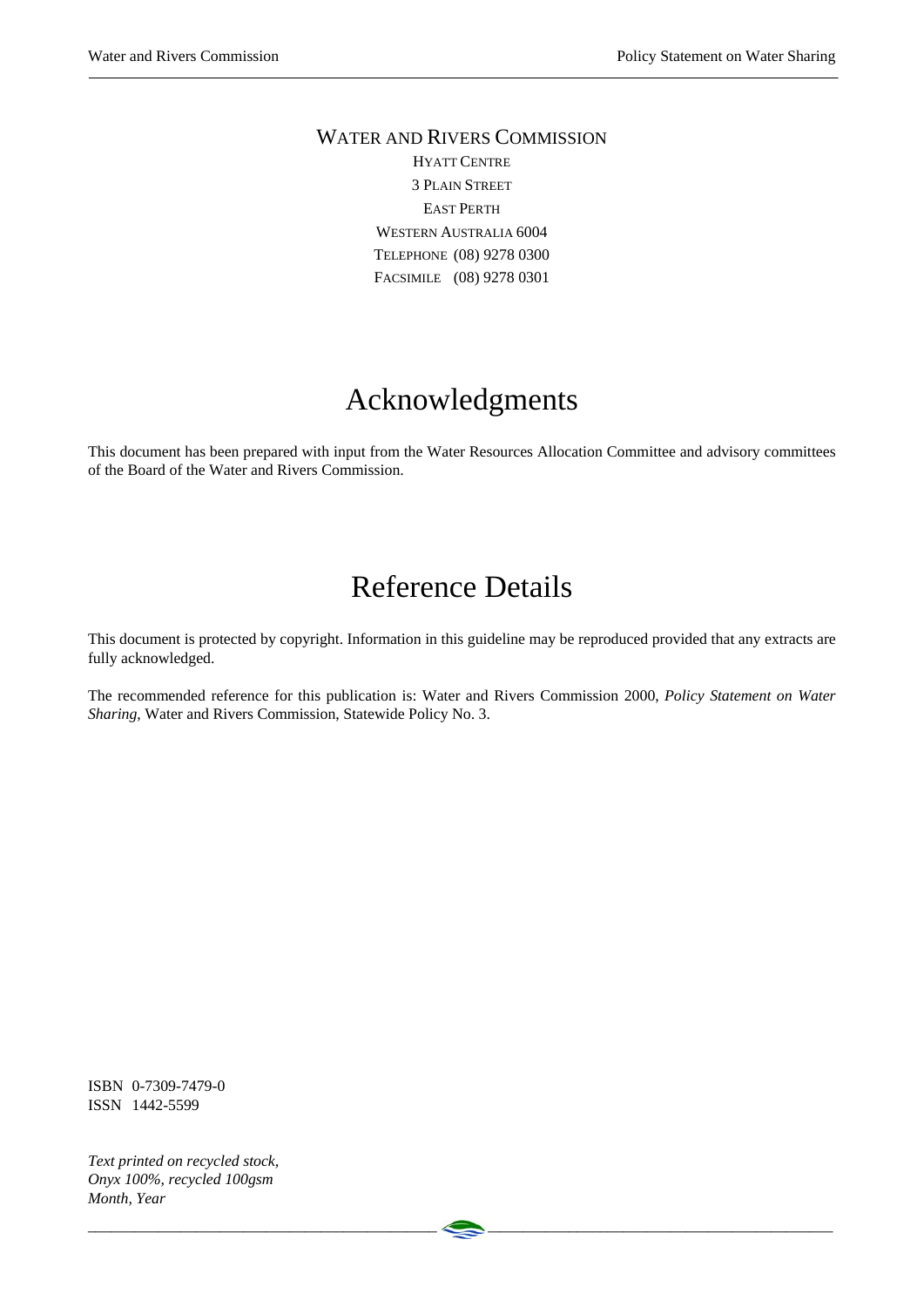# Foreword

This Policy Statement has been prepared as an interim high level policy for the Water and Rivers Commission Water Allocation Business. It is largely based on current practice and existing policy positions such as the 1990 General Principles and Policy for Groundwater Licensing in Western Australia.

The policy sits at the top of the policy hierarchy for the Allocation Business with the intent of providing guidance to Commission staff and external stakeholders on the overall policy approach to sharing water between competing users. This policy is administered through the provisions of the *Rights in Water and Irrigation Act 1914.*

It is expected that this policy will be reviewed and modified following the expected passage by Parliament of the *Rights in Water and Irrigation Amendment Bill 1999.* This policy will also be subject to review in line with a proposed overall review of water management policy structures within the Commission.

I believe that it is worth repeating a substantial portion of the Foreword of the 1990 groundwater licensing principles and policy document as the statements are still very relevant today. While the following statements refer to groundwater allocation policy, the fundamentals apply to this Policy Statement in respect of both surface and groundwater management.

*"The policies have evolved from many decisions taken in dealing with groundwater well licence applications and development of management criteria for the many groundwater management areas throughout the State. It could be said that every licence decision has something different about it. This is true, at least to the extent that in deciding every licence, a minor precedent is set that is effectively an extension, if not a change in policy……"* 

*"There is a continuous challenge for water managers to ensure policies are mindful of the need to be flexible and obliging. The simple test of a policy is whether it allows a worthwhile project to proceed where that project does not compromise the principles and objectives of good groundwater management. If the policy opposes such a project, then the policy should be examined and modified where appropriate. The policy change should, however, seek to ensure the fundamental aims and objectives of groundwater management remain preserved.* 

*There is no doubt the policies described in this document will continue to change with time. This document will need to be continually reviewed and updated if it is to have value in expressing current values. The policies will be tested through their application to new and innovative projects. These applications may result in innovative changes in the policies to accommodate worthwhile outcomes. As long as the fundamental aims of groundwater management are preserved, consequent policy changes can only be improvements."* 

 $\quad \, \triangleq$  . The contract of the contract of the contract of the contract of the contract of the contract of the contract of the contract of the contract of the contract of the contract of the contract of the contract of t

**HARRY VENTRISS DIRECTOR, REGIONAL SERVICES CUSTODIAN, WATER ALLOCATION BUSINESS** 

5 June 2000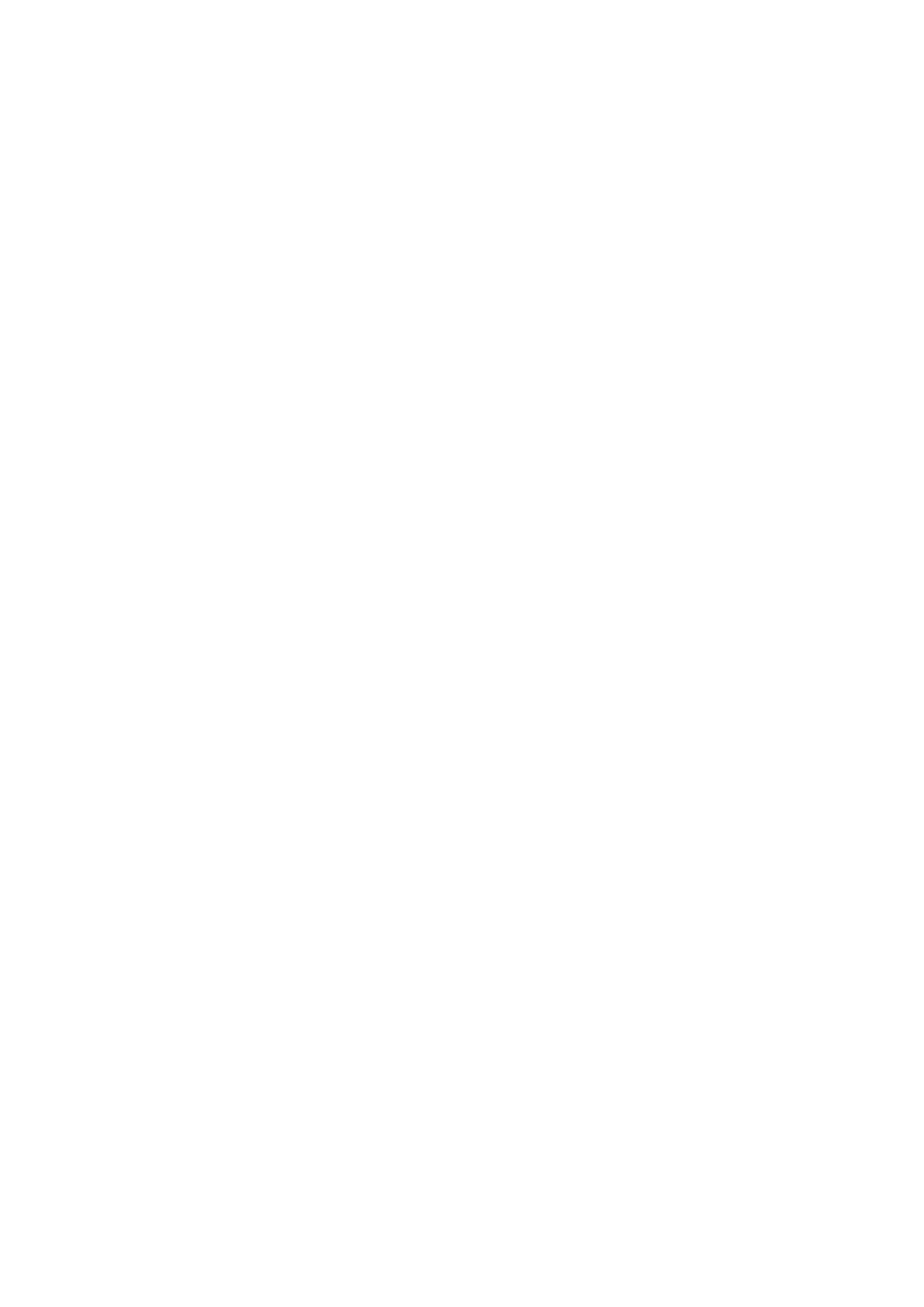## Contents

| 1.1.      |  |  |
|-----------|--|--|
| 1.2.      |  |  |
| 2.        |  |  |
| 2.1.      |  |  |
| 2.2.      |  |  |
| 2.3.      |  |  |
| 2.4.      |  |  |
| 2.5.      |  |  |
| 2.6.      |  |  |
| 2.7.      |  |  |
| <b>3.</b> |  |  |
| 3.1.      |  |  |
| 3.2.      |  |  |
| 3.3.      |  |  |
| 3.4.      |  |  |
| 3.5.      |  |  |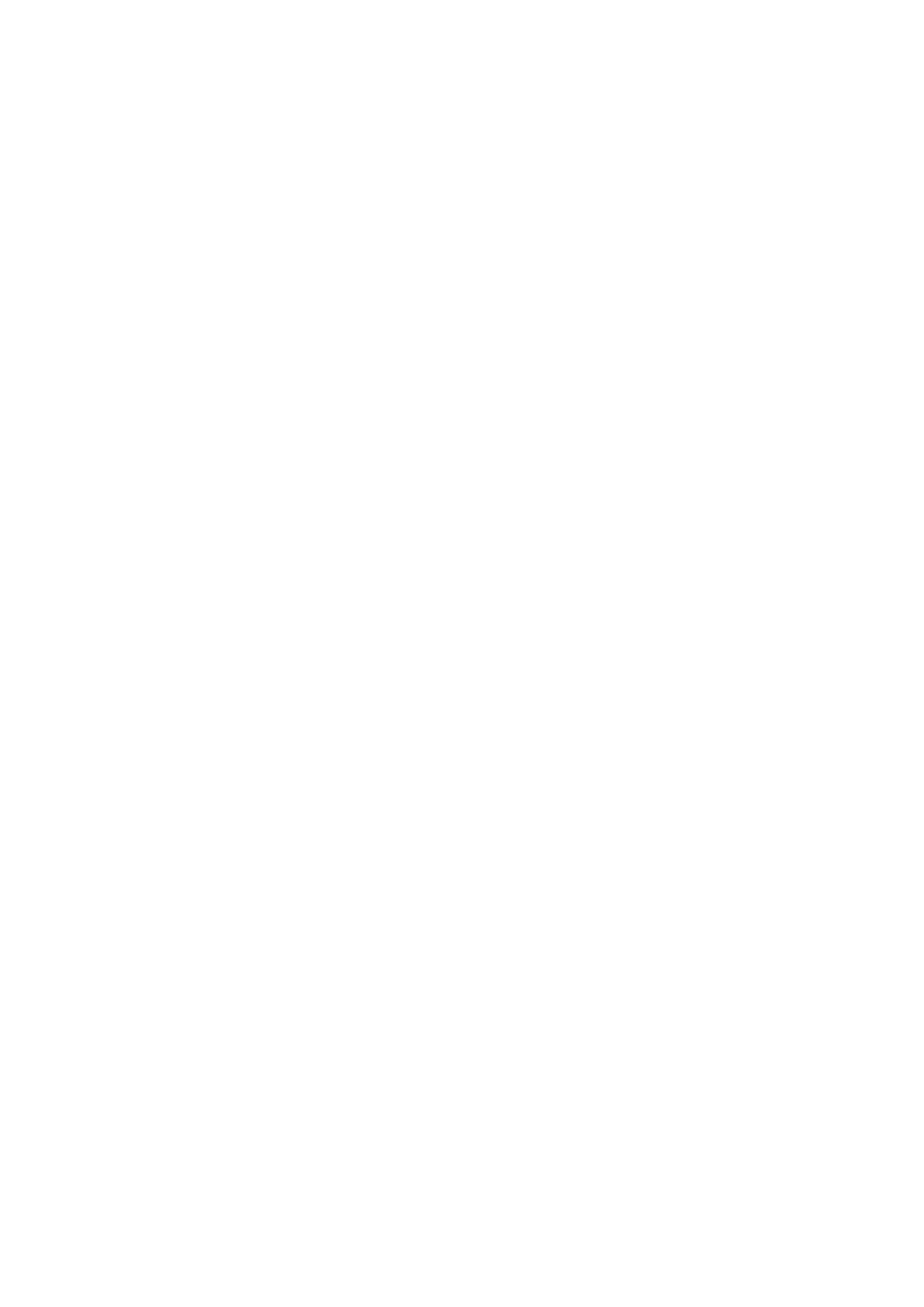## Policy Statement on Water Sharing

Water sharing is the generic term for the processes and policies used by the Water and Rivers Commission in administering the allocation of the State's water resources to uses and users.

This paper sets out a proposed interim policy basis for managing surface and groundwater allocations in Western Australia. It is based, in part, on the historical approach that has been taken. Aspects of this approach were under review at the time of writing. This policy is intended to apply generally and except where it is inconsistent with local water management plans or policy positions. Where it is inconsistent with local management plans or policy positions, then the latter will prevail.

In developing local management plans, this policy should be considered for local relevancy and appropriate incorporation into those plans.

### 1. Water sharing framework

The Water and Rivers Commission undertakes its water sharing function within a planning and regulatory framework that aims to achieve:

- ¾ protection of the long-term security of the State's water resources and their prioritised beneficial uses;
- $\geq$  equitable<sup>1</sup> sharing of the State's water resources between competing beneficial uses and water users; and
- ¾ maximization of economic benefit to the State within the limits of acceptable social and environmental consequences**<sup>2</sup>** .

#### **1.1. Planning framework**

 $\overline{a}$ 

The planning approach provides for identification of the priority beneficial uses of the resource at three scales: regional; sub-regional and local. This approach provides the basis for administering allocations at the individual level. The outcomes of this planning are reflected in allocation management plans at the appropriate scale.

#### **1.2. Regulatory framework**

Licences to extract water from watercourses or groundwater are the primary allocation management instrument in both defining the amounts of water than can be taken and in placing conditions on that taking of water. Licensing is administered with the intention of:

- $\triangleright$  preventing problems before they occur;
- $\geq$  monitoring the extent of water extraction;
- $\geq$  limiting extracting or taking water within the limits of the sustainable yield $3$  of the resource;
- $\triangleright$  identifying and securing rights of users; and
- $\triangleright$  sharing the resource equitably.

Licences also provide the means of identifying entitlements to water for the purposes of trading (see Water trading). Licences should specify water allocations in terms of an annual quantity unless circumstances require otherwise. This allocation is not an implied guarantee that the quantity will always be available. The allocation may be subject to resourcespecific security arrangements. For example, resources with water availability directly related to the variability in rainfall will have a level of security that reflects this dependence.

**<sup>1</sup>** Equity in the context of water sharing means fairness, reflected through treating those in the same circumstances in the same manner, through a system of principles, policies and processes that supplement the common and statutory law framework. These systems should be designed to avoid arbitrary and capricious decision-making in the administration of the legal framework. Equity does not mean equality.

**<sup>2</sup>** The process for consideration of social and environmental consequences is detailed in the Commission's environmental water provisions policy document: "Environmental Water Provisions Policy for Western Australia, May 2000."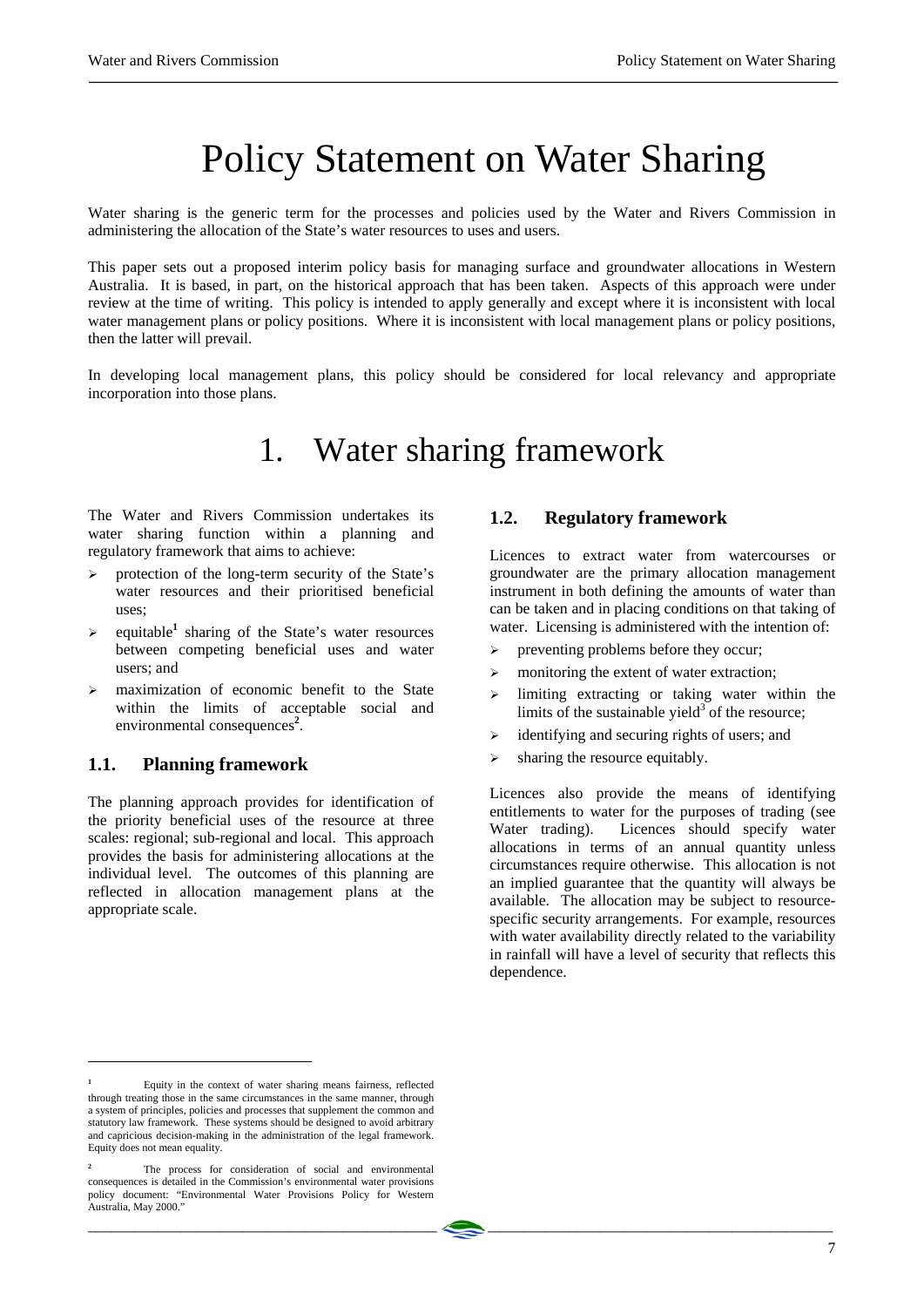### 2. Approach to implementation

The approach to controlling extractions through licensing should be to progressively introduce controls as needed to ensure the taking of water from a resource does not exceed its sustainable yield. Overlaying this is the need to minimise regulation to achieve the desired outcomes, involving self-management and selfregulation where possible.

Where an individual resource has been allocated to its sustainable limit, new applications or applications for additional water should be refused. Where allocations are believed to exceed the sustainable yield of a resource, the Commission will take action to address the over-allocation, taking into account all interests.

In considering licence applications in areas where water is available for further allocation, the following approach should be adopted:

#### **2.1. Order of precedence**

Historical usage by established users have generally been confirmed in recognition of their proven commitment and pioneering contribution. This approach is currently subject to review**<sup>3</sup>** .

Later applicants should generally be treated on a demand basis**<sup>4</sup>** provided the applicant satisfies basic criteria such as demonstrated need, development timetables, environmental clearances and development approvals and conformance with the identified beneficial use of the resource. However, applications for allocation of significant portions of a resource (or of the unallocated portion of a resource) to a single user or to a few users should be carefully considered based on hydrogeological, social, economic and environmental issues (see Large or non-conforming projects).

Applications displaying an immediate justifiable use should be seen as having a stronger claim than those having a possible or future need. "In the bank" allocations**<sup>5</sup>** should be discouraged or development conditions imposed where there is any uncertainty on the future of a project.

#### **2.2. Domestic water**

Domestic water is acknowledged as a priority need for all landholders except in areas where such use makes up a major portion of availability and requires close management or where alternative supplies are reasonably available for this purpose. Where this need is such a priority or unless specifically addressed in management plans for the area, allocations for domestic and stock purposes should be granted automatically.

#### **2.3. Large or non-conforming projects**

Large or non-conforming projects can be defined as those:

- with unusually large water requirements compared to availability;
- $\triangleright$  where an allocation will significantly reduce water available for allocation to other applicants; or
- ¾ that do not conform with either the nature or magnitude of other allocations in the area (such as an industrial project in a predominantly agricultural area), or with established allocation policies.

Water allocations for large or non-conforming projects should only be approved after demonstration to the satisfaction of the Commission of the following:

- the project is bona fide in terms of being expected to proceed and has all other necessary approvals, including environmental;
- water requirements are minimised (appropriate water conservation techniques applied);
- $\triangleright$  the water requirements are within the sustainable yield limits of the resource;
- ¾ the allocation has no potential to create an unreasonable disadvantage to other landholders in the region for existing projects or their reasonable expectations;

1

 $\overline{a}$ 

**<sup>3</sup>** At the time of writing, a review of the "first come, first served" approach was being undertaken by consultants.

**<sup>4</sup>** The *demand basis* for treating allocation applications is to consider them in the order they are made ('first-come, first-served'). An alternative approach is the *pro rata* method where water is pre-allocated to landholdings on a pro rata basis according to the area of the land holding. Allocations can then be redistributed through water trading. A variation on this approach is to make equal allocations independent of land area. There are a variety of other options that will be considered by the "first come, first served" review.

**<sup>5</sup>** "In the bank" allocations are allocations that are set aside for future use, without clear qualifications on when they are to be utilised, particularly where that utilisation is expected to be in the medium to long-term.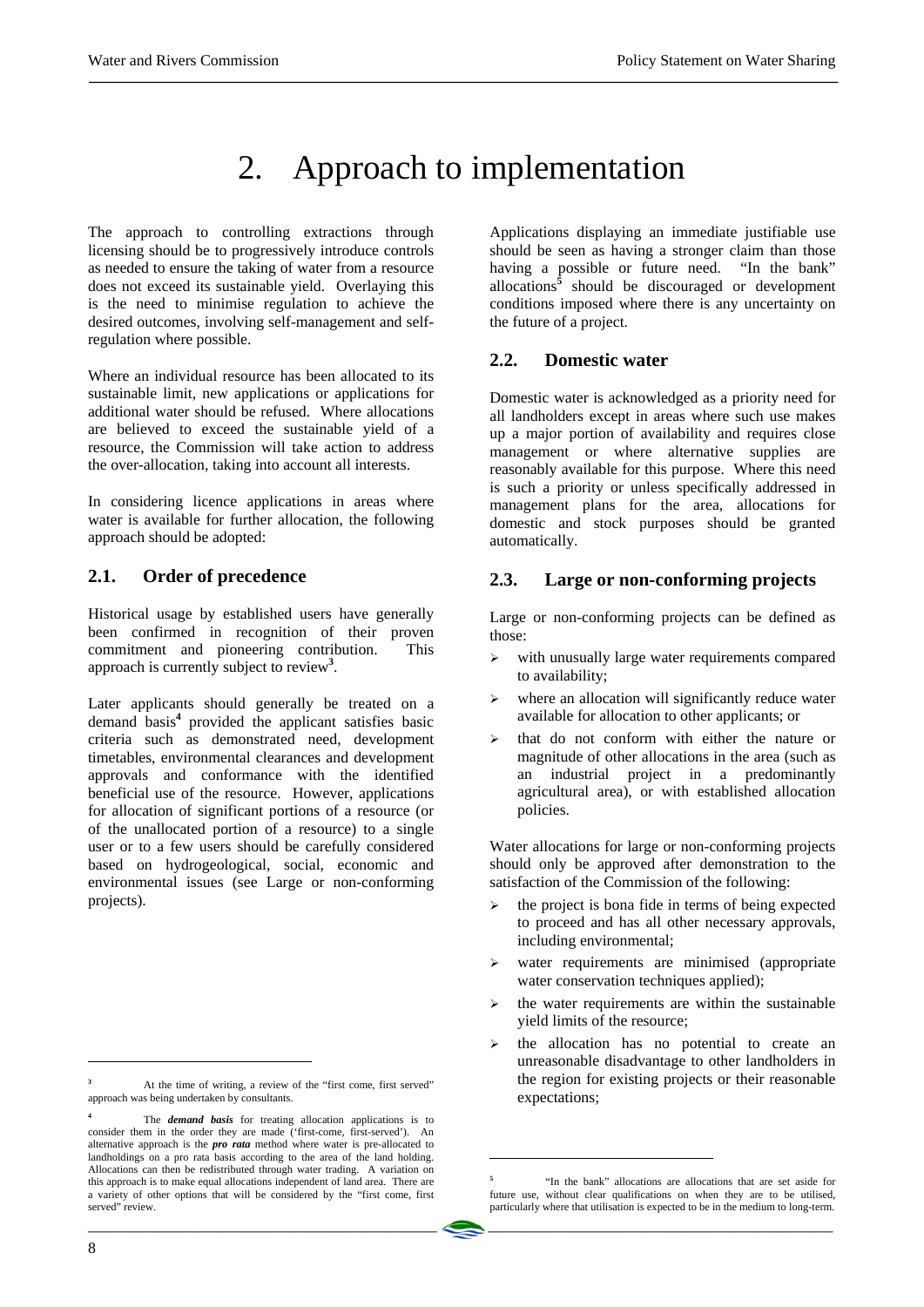- $\geq$  the project is appropriately staged with staged allocations subject to development conditions;
- the proponent has appropriate legal access to the land; and
- $\triangleright$  there are no other known competing demands for the water.

#### **2.4. High benefit uses**

Applications from projects involving high benefit uses of water should receive priority over lower benefit project applications unless contrary to Government policy for the specific area or project.

Projects may qualify as a high benefit use if they:

- $\geq$  are consistent with land use planning priorities (eg, Swan Valley Policy);
- $\triangleright$  provide a high level of social or economic benefit to the community and do not result in unacceptable impacts on the water resource, environment or community; or
- $\triangleright$  produce a high value product per unit volume of water consumed.

#### **2.5. Unused allocations**

Allocations that are not taken up and utilised within a reasonable time after being issued should be reviewed and the licensee given adequate opportunity to justify why water has not been used. Unless there are good reasons to the contrary, the allocation be recovered for re-allocation. This particularly applies to allocations subject to specific development conditions and where those conditions have not been met.

Re-allocation of unused allocations should be merit based. In areas where water trading is in place, reallocation could be by auction, with the proceeds being distributed amongst those who gave up water, after covering recovery and auction costs.

#### **2.6. Water trading**

Water trading is introduced in areas where allocations are at or near the sustainable yield limit for the resource and there is demand for additional water.**<sup>6</sup>** The aim of water trading is to provide access to water for new or expanding projects in fully allocated areas, allowing market mechanisms to operate as an alternative to traditional 'command and control' approaches. Water trading should result in water being used more efficiently and for higher value uses in accordance with the aim of this policy to maximise economic benefit to the State. Trading may be undertaken on the basis of permanent or temporary transfers of water allocations, the latter being under leasing arrangements.

Water trading will only be introduced in those areas that the community, through a Local Water Resource Committee, supports the need and determines the 'rules' that should apply to any trading.

In areas where allocation levels are less than the sustainable yield, but are growing, there is a need to carefully manage sharing of the remaining water to enable trading to be introduced in an orderly manner as the superseding sharing mechanism.**<sup>7</sup>**

#### **2.7. Storage depletion or 'mining'**

Storage depletion ('mining') of groundwater**<sup>8</sup>** is discouraged as a general principle. However, this may be acceptable where there is a strategic advantage to the State and the impacts are, when balanced against the benefits, considered acceptable. Such depletion needs to be carefully managed to minimise impacts. Extraction regimes used to define sustainable yield (see footnote 3) in circumstances that result in substantial levels of storage depletion may limit the extraction rate(s) as well as the period those extraction rates can apply for.

1

**<sup>6</sup>** The ability to fully implement water trading depends upon passage through Parliament of the current water law reform proposals.

**<sup>7</sup>** Approaches to this issue are under consideration as part of the "first come-first served" review.

**<sup>8</sup>** Mining of groundwater usually occurs when extraction rates exceed the net recharge rate such that the storage continues to deplete as extraction continues. Continued mining ultimately eliminates the storage completely.